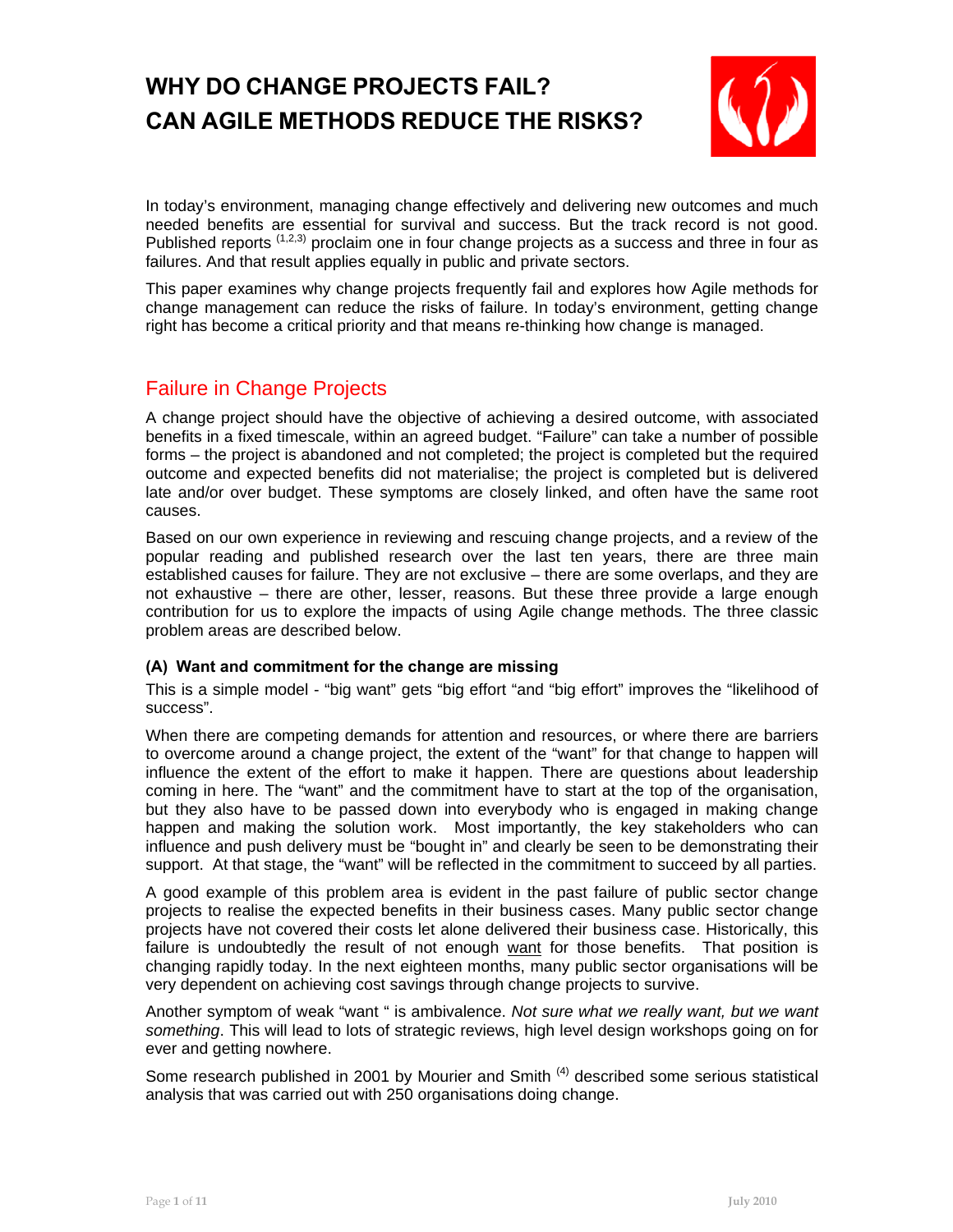

# Factors that were VERY highly correlated with failure (p=.0005):

- Sponsor left.
- Sponsor was uninvolved or ambivalent.
- Key executives or other departments did not support the change effort.
- The goals seemed vague.
- There didn't seem to be a plan.
- No one seemed to be in charge.
- Problems not communicated to the sponsor.
- Executives were more concerned with other issues.
- People didn't understand the reasons for change.
- Vendors/suppliers failed to deliver product or service promised.
- The change clashed with the way things are done in your organization (i.e., the culture didn't support the change).

The research showed the highest correlation between factors such as uninvolved sponsor, lack of support from other executives, vague goals etc. and change project failure.

In some cases, there is evident "want" on day 1 but over time, the want fades. The business context is changing and what was seen as a need and opportunity for a new business solution has gone away or moved to a different form. The problem is that, rather than stop or reshape the change exercise, it continues to complete the change plan. The change in want becomes immediately obvious to everyone involved with the project, and rapidly de-motivates the team.

#### **(B) The design – reality gap is too big**

The second big cause of failure is related to the size of the "design-reality gap" - the gap between where you are now and where you want to get to, through the change work.

This is another simple message - the bigger the step, the more complex the change programme, the more things can go wrong.

The difference between the "as is" model and the "to be" model can be measured in a number of dimensions – organisation, market, IT, process, behaviour etc. If the scale of the collective differences is too big, then it presents a black hole – with uncertainty and hence difficulty in assessing what's involved in delivering the change and whether the planned solution will work.

The concept of design–reality gap as a measure impacting failure was originated by research that Manchester University<sup>(5)</sup> carried out into why e-government projects fail. They then did a simple correlation of measured gap against failure rates, and not very surprisingly concluded that the larger this design-reality gap, the greater the risk of e-government failure.

What is more interesting is the fact that the relationship between the size of the design - reality gap and the risk of failure is less of a linear relationship and more of an exponential form. Below is a model that we hypothesize for the relationship between the size of the designreality gap and the likelihood of failure.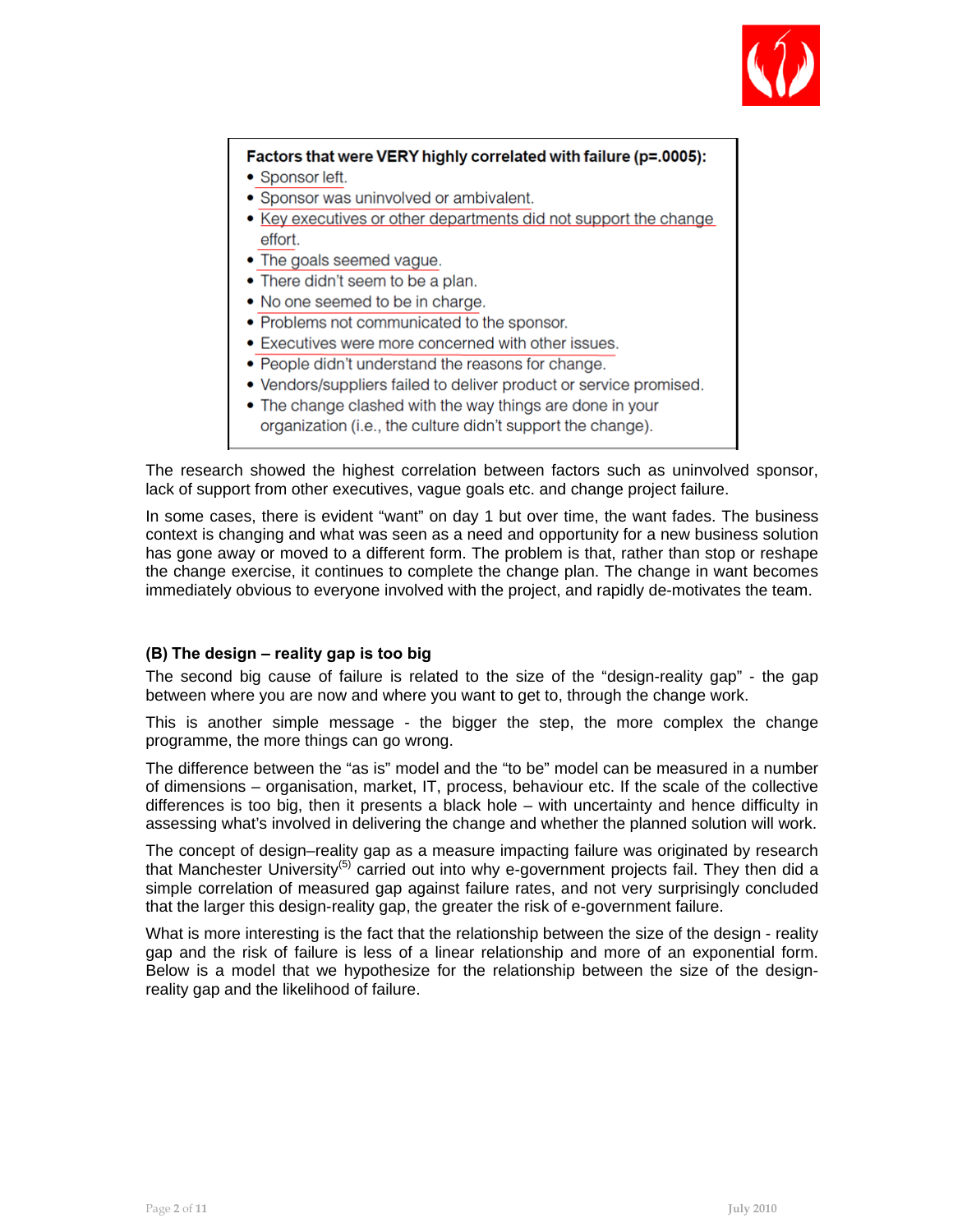



Size of the design-reality gap

On the right hand side, we know risk of failure cannot exceed 100%. The important part is the bottom left hand corner where most change projects sit. Here there is an exponential relationship between gap and risk of failure. As the gap increases, the risk increases at a faster rate.

This is confirmed by various risk probability models. A simple "number of components model" says that if you have n components and the probability of getting each one right is p then the probability of any failure is 1 minus p to the power n. Another risk model is based on the number of relationships between the components that you are changing – which again, as the number of components increases, the number of relationships increases faster and increases risk exponentially.

Predicting complexity at the start of a project can only be a very crude approximation. In practical terms, all experienced change managers will confirm that managing one large change project is much harder than managing two small change projects.

This "design – reality gap" is further exacerbated if there is a large delay from concept to delivery. There are dependencies and assumptions about the context, and stakeholder behaviours that are needed for the change to succeed. The longer the time scale for delivery of change, the bigger the risk of getting those assumptions wrong.

Al Goerner<sup> $(5)$ </sup> has proposed these numbers about requirements half-life.

Half-Life of a Requirements Set

| <i>1980</i> | 8-12 years  |  |
|-------------|-------------|--|
| <i>2000</i> | 2-3 years   |  |
| <i>2010</i> | 6-18 months |  |

He is talking about software requirements but the same principles will apply to the new process requirements, organizational requirements, etc. in a new business solution. If there is some basic measure of the value of implementing changes in the business solution, then over time that value deteriorates. The point where the value is 50% of its peak is the half life. In 1980 the half-life was about ten years. In 2010, Al Goerner claims that it is about one year.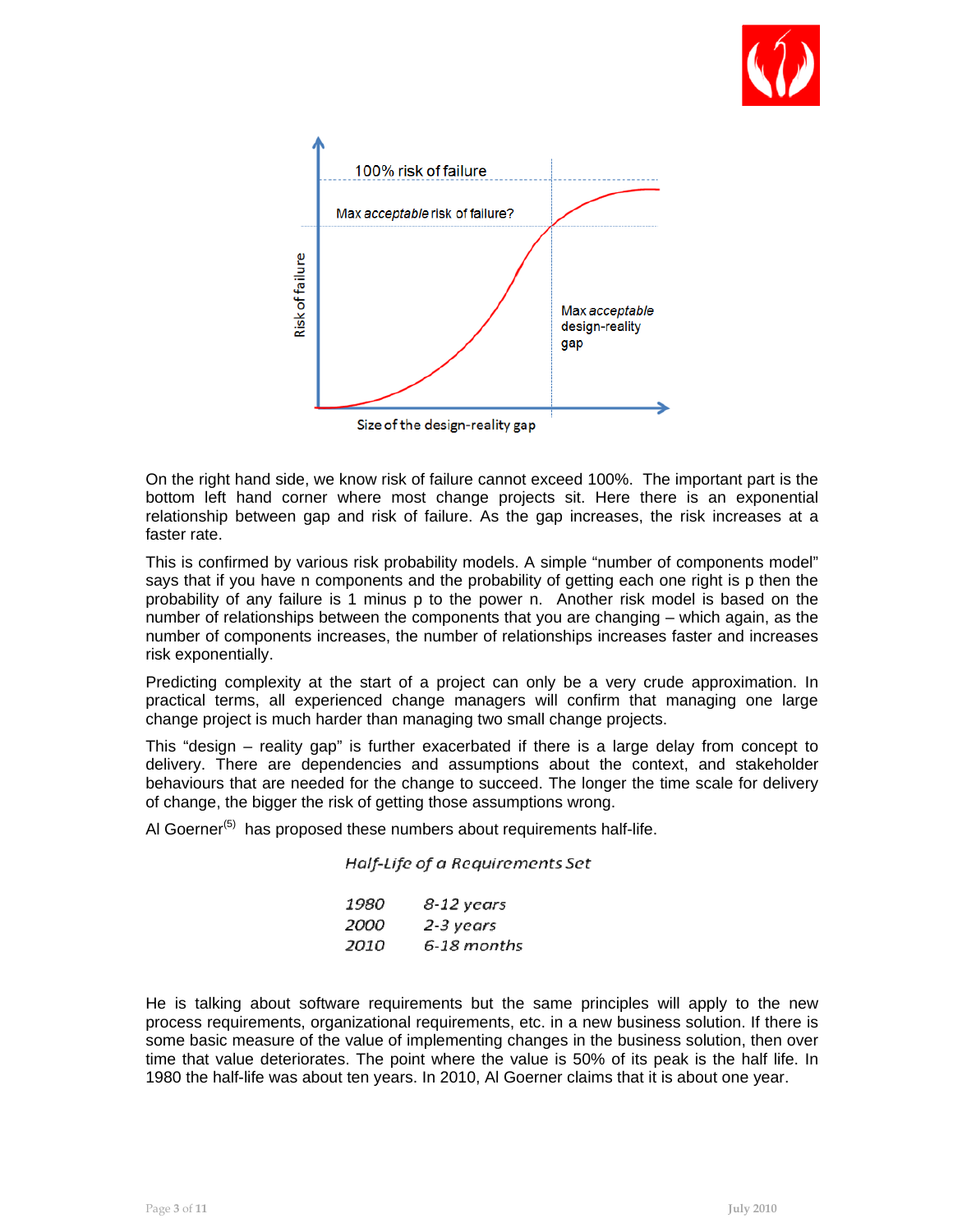

This simply is saying the world is moving on a lot faster today. The longer you take to build the solution, the greater the chance that the value has deteriorated significantly by the time you deliver it – the higher the risk of not achieving the forecast benefits.

#### **(C) Not enough attention is paid to the "people issues"**

This is an already well expounded message for change projects. It includes a broad spectrum of issues – including communications, engagement, resistance, motivation etc. In basic terms it can be explained by the logic that people are the most difficult component in the business solution to change. Buying the new IT systems, using different accommodation, etc. are relatively easy physical components to change. Changing mindsets, behaviours and ways of working is more complex and difficult to achieve. There are emotions to deal with, including fear, insecurity, and appetite. At the same time, people are often the biggest part of the solution – getting their contribution right or wrong will have a major impact.

In 2009, Bearingpoint<sup>(6)</sup> published their research into causes of change project failure with the headline that upwards of 70% of change management projects fail to achieve stated business objectives due to people issues. They specifically associated risk with factors including:

- Leaders just assume the organisation is ready for change.
- Not enough people know the business reasons for the change.
- **The change is developed without input from those whom it affects.**
- Employees lack or do not receive the knowledge and skills to make the change.

Prosci<sup>(7)</sup> is a research organisation that provides training in change management in the USA. They have published this simple graph of certainty of expected Return on Investment from change, against the size of the people gap. High people gap – more attention to the people issues needed – lower the certainty of benefits from change.



jobs - 'people change'

Here is a classic example of not paying enough attention to the people issues. Cornwell consultants were asked to review the results of a major exercise to implement SAP. The client was concerned that they were not getting the benefits they expected. As part of the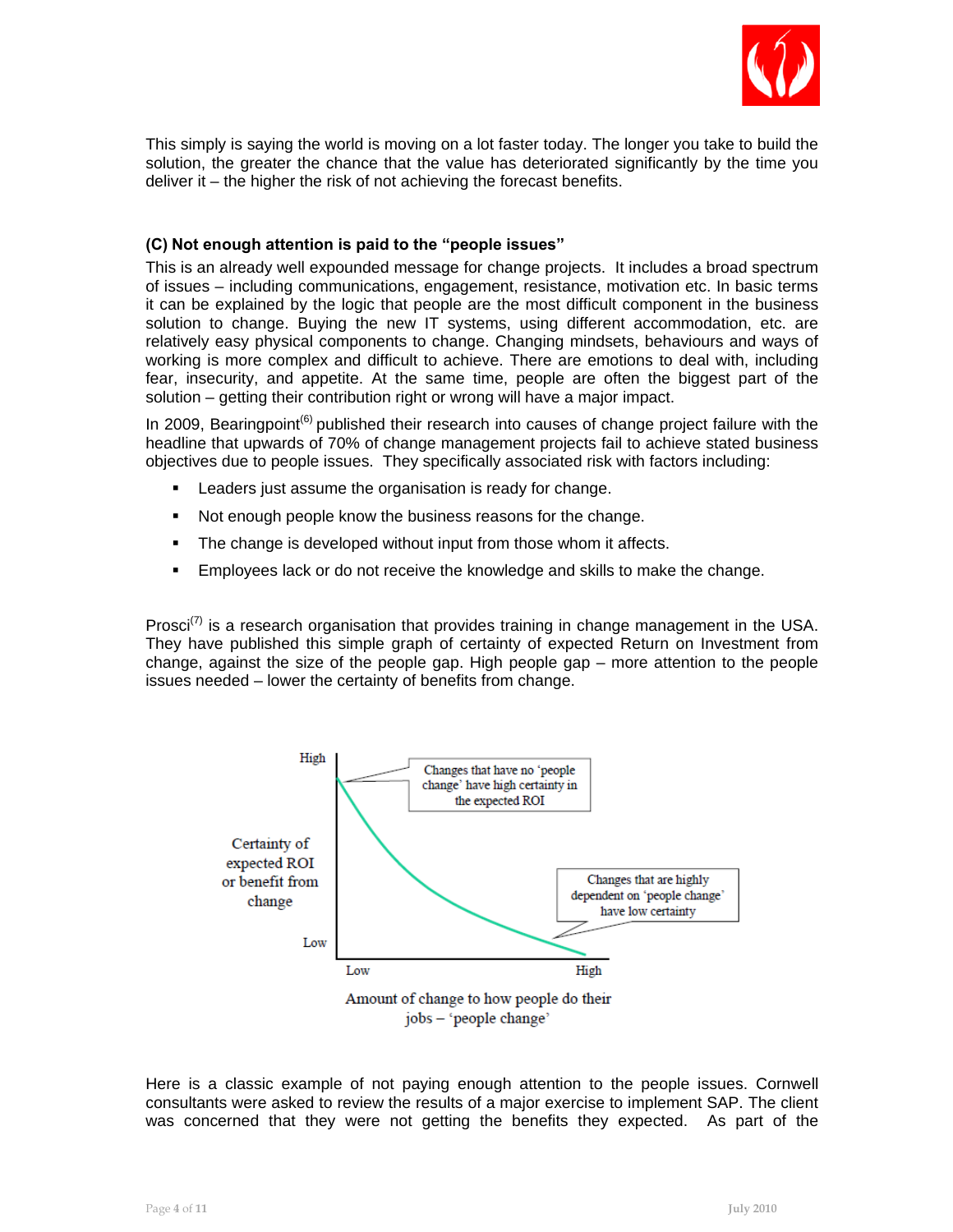

implementation of SAP HR, the client organisation had changed the way HR support was delivered. Originally, each division in the organisation had an HR team providing support for that division. In the new arrangements, the HR support was centralised – one HR team supporting all divisions. There were clear indicators that this solution would provide a more efficient use of the resources involved. When we examined the way the new HR function was working, we found that the HR staff had all been relocated into a new large single office, and that the SAP HR solution was being used correctly. But we also noted when we lifted the lid a bit more, was that HR staff were still working for their original divisions. In fact, whilst the team was co-located and looked like one team, they were still mentally working in the old ways. Even the desks in the new HR support room, were grouped to reflect the divisions that staff came from and were still operating for. Whilst the physical barriers between these groups had been removed, the mental barriers had not.

Although attention to people issues in change projects gets a great deal of air time, the problems still exist and present a major risk of change failure.

# Agile Change Methods and Risk Reduction

Interest in Agile methods for managing change follows the successes from using Agile in software development. The traditional problems that prompted a different approach in the IT industry (slow timescales, drawn out waterfall lifecycles, and a general lack of confidence in getting a valuable result from the investment) are common to other types of business transformation work. The result is a natural migration of the Agile principles and techniques from software development into the closely related change management work space. The migration is being fuelled by a growing stream of success stories from the practical use of Agile change methods.

Agile change management can take different forms but normally combines specific techniques from Agile software development (such as time boxing), with a general style of working based on the original philosophy behind the Agile manifesto.<sup>(8)</sup>

For the purpose of this paper, Agile change management methods can be characterised by the following principles:

#### **Outcomes over route**

A clear committed view of value based outcomes and the realisation of benefits is top of the agenda and essential to drive and govern change – the route is negotiable.

#### **Decisions over Deliberations**

Encouragement to make decisions and act rather than to deliberate and defer. Assumptions should be bottomed out. Issues should be resolved not logged. For Agile, you don't need a strong blame culture! You're going to get it wrong sometimes.

#### **Now over later**

It is important to focus on harvesting the "low hanging fruit" and the actions required now, rather than what might be happening in two years time. That means heavily discounting benefits that are three, four years away.

#### **Flexibility over certainty**

The project structure is flexible and adaptable – we have to operate with uncertainty and be able to adapt to new business drivers, changing circumstances and new opportunities. Change managers should be more ready to terminate projects rather than to complete a non-productive project plan.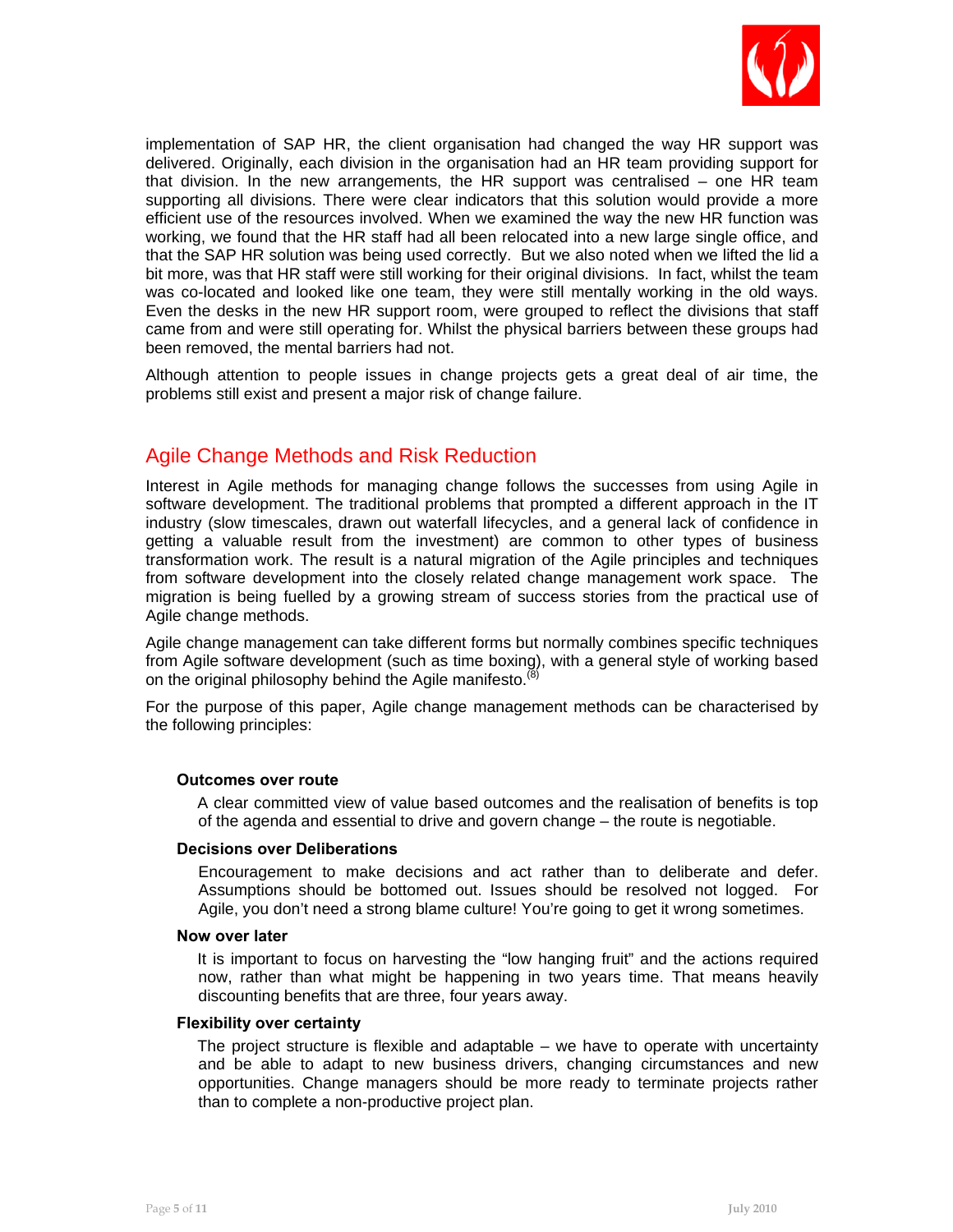

#### **Incremental over completeness**

Change will be delivered in incremental steps – with build up of value in the solution and an appetite for "hunting out" further benefits. The law of diminishing returns may indicate that the solution, as originally envisaged, is not completed – there is something else more beneficial to do..

#### **Iterative over decomposition**

There is an iterative "delivering – operating - reviewing - learning cycle" that is key to navigating through the change work with a strong emphasis on measuring and proving results and "learning as we go" from the good bits and the bad bits.

#### **Fixed time/cost over fixed requirement**

Change work is time boxed and rapid, continuous steps of change will be delivered frequently (weeks rather than months).

#### **"Good enough" over perfection**

It is important to focus on delivering "just enough" and avoid wasting effort on overdelivering and on "niceties in the solution".

#### **Empowerment over directives**

Self organising empowered teams are an essential feature of how Agile change work is managed and delivered.

#### **Human contact over digital dialogue**

Face to face communication and regular (daily) dialogue with team and stakeholders are classic principles for team working with Agile methods.

We use these principles to guide how we go about change projects and also to shape the specific methods for governance, project management, team working, service re-design, change realisation, benefits management, and continuous improvement.

The application of these principles is specifically aimed at reducing the risks in the three root causes of change failure.

#### **Strengthening the want and commitment for change**

Firstly, applying the key Agile principles, in practice, requires a much more pro-active governance role. The programme / project structure is dynamic – not fixed, the work content is being regularly reviewed and re-defined, the business case is evolving, and there is an active learning process for the navigation of the work.

All this forces the sponsor to be directly involved and to make real decisions about what outcomes they are trying to achieve, what "better" means and how much they are prepared to pay for "better".

Secondly, Agile sets the value based outcome and the realisation of benefits as the top priority, over the change process. This approach helps significantly to highlight the "want". It sends a strong message that the organisation is not going through change for the sake of following a process, but is clearly set on achieving specific results.

Similarly the emphasis on "good enough" over perfection provides clear evidence of the want and purpose of the change work. It helps to reinforce the direct link between the change work and the requirement for change.

Paying more attention to what can be done in the short term – getting some tangible benefits sooner - is another important way of creating appetite and enthusiasm for change, and making it real. Early success demonstrates capability, builds confidence and commitment to the goals.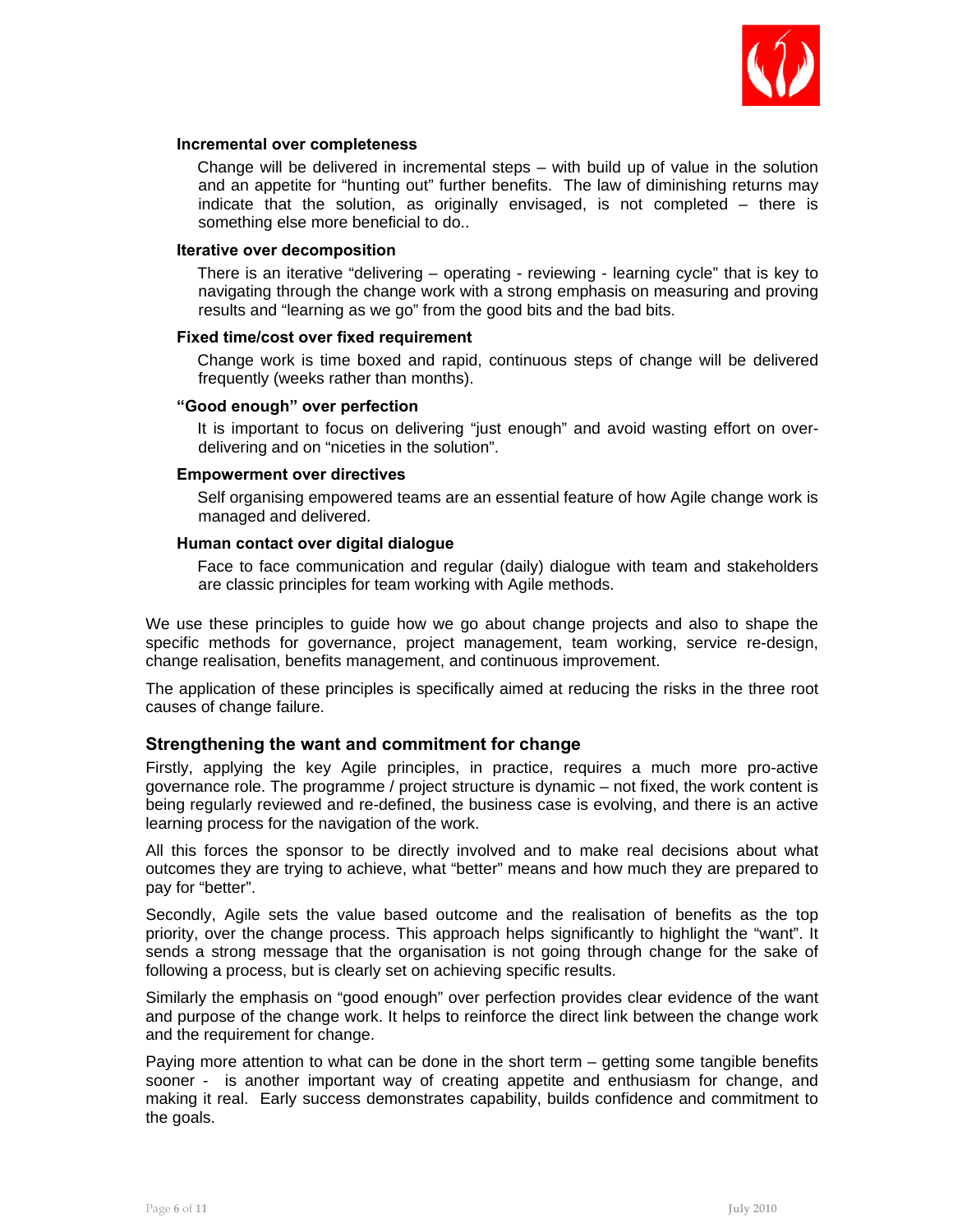

Agile also puts a lot of weight on getting human interaction, engagement and communications right and pushes face to face contact rather than electronic media. This is an essential feature of the way change leaders must operate and will significantly help in communicating the "want" and the priority of the change work.

For some time we have been working with a client in the finance sector helping them to reengineer their business operations. We have been using Agile methods and that has involved challenging the senior management team. Forcing the engagement, getting them to make decisions and be involved. Up front we said this is how it is going to work  $-$  a different way  $$ and the process has had significant impact on assuring the clarity about the want and the delivery of results.

#### **Reducing the design-reality gap**

Agile has a major impact in reducing risks associated with the design-reality gap. By delivering early and often, Agile progressively narrows the design-reality gap, rather than letting it widen. Agile puts more weight on actions that can deliver benefits in the short term, and applies milestones based on time or cost rather than fixed delivery content. Agile also applies an incremental approach – many small steps rather than one big step and repeated work cycles with a heavy emphasis on learning. These two principles will reduce the gap in terms of both the extent of change and the time to deliver in any one step, which has a strong impact on reducing risks about the workability of the solution and about the assumptions and dependencies outside the projects control.

Going back to our model of an exponential relationship for gap size and risk, this again demonstrates that the risk of doing two steps of size 1/2X is a lot less than doing one step of size X, and helps to explain why the incremental approach inherent in Agile methods reduces risks.



Applying the Agile principle of flexibility over certainty, is another important step in mitigating the risks associated with the design-reality gap. A continuous check on the viability of the change project and adaptive scoping require additional attention to governance but are essential techniques in keeping the work relevant and on course to deliver the required outcomes and benefits.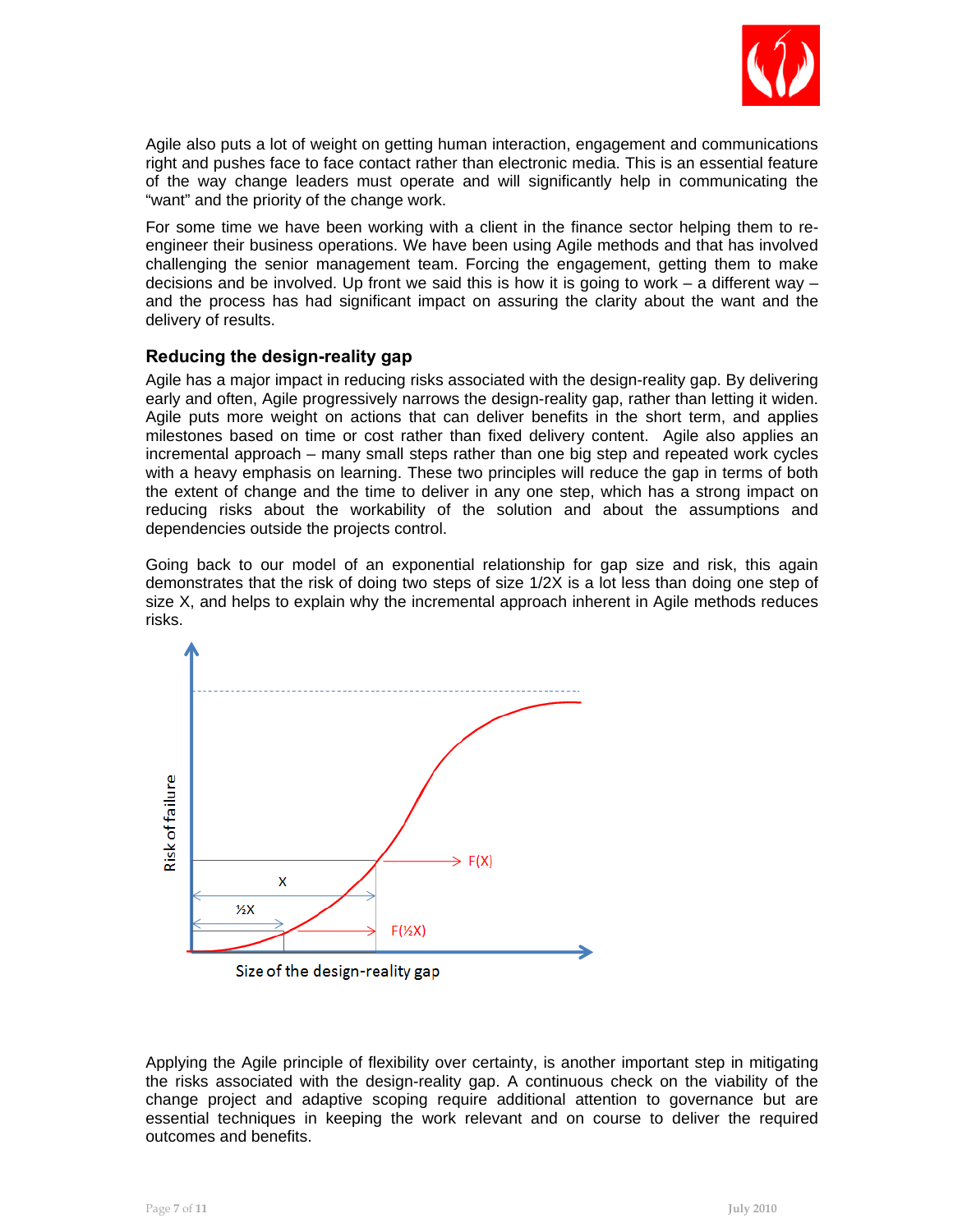

Other Agile principles, such as "good enough" over perfection, provide practical pointers for keeping the design-reality gap to a minimum.

We helped a large national public sector organisation to implement a new CRM system. They had been struggling for some time to move the project forward. We came in using Agile change methods and quite a detailed iterative process – with two work streams – a corporate stream and individual team streams to change and implement ways of working around the new IT system. The incremental / iterative process enabled them to start moving without a grand design plan for the full solution, and to make rapid progress and to start achieving benefits.

#### **Paying more attention to the people issues**

The Agile approach explicitly advocates empowered – self organising teams which gives control – and ownership – to the team.

Agile promotes "Outcomes over Route" and puts more emphasis on the teams in the workplace to decide how they will derive the required results and less attention to instructing them to follow a specified course of action.

These are two important measures to help develop a positive approach to the required changes and to help reduce the resistance.

The iterative approach in Agile is focussed on learning and building capability and knowledge, which apart from the obvious impact of improving change performance, will also help build enthusiasm and confidence about their role in the change process.

The Agile principle of human contact over digital dialogue is another important step in "humanising" the change process. There are a lot of emotions in the journey of people through change which can be detected and managed through personal contact and are easily aggravated through remote communications.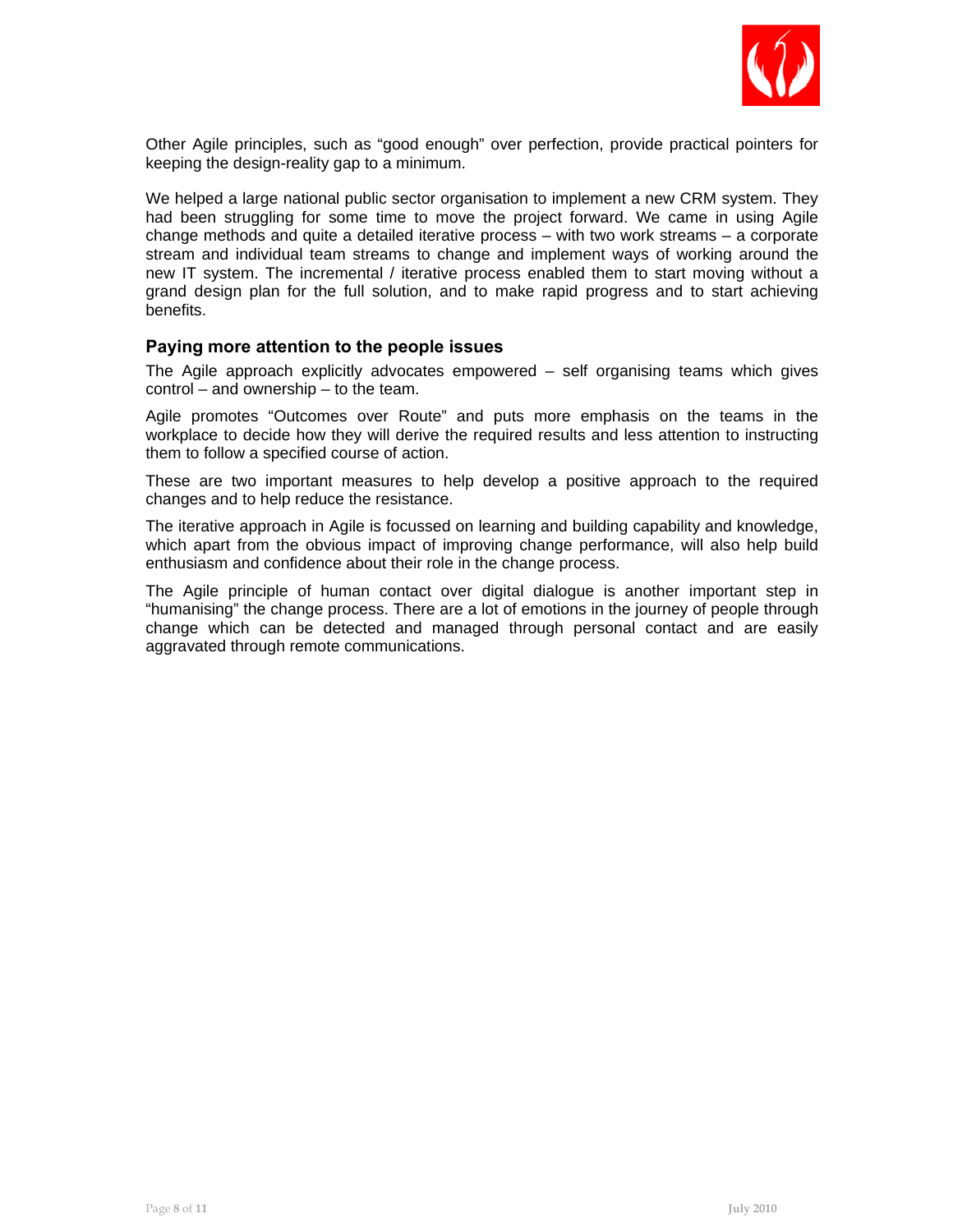

The table below shows where the individual Agile principles reduce the risks arising from each of the three core potential problem areas.

| <b>Principles / Risks</b>                        | <b>Strengthening the</b><br>want and commitment<br>for change | <b>Reducing the design-</b><br>reality gap | <b>Paying more attention</b><br>to the people issues |
|--------------------------------------------------|---------------------------------------------------------------|--------------------------------------------|------------------------------------------------------|
| <b>Outcomes over route</b>                       |                                                               |                                            |                                                      |
| <b>Decisions over</b><br>deliberations           |                                                               |                                            |                                                      |
| Now over later                                   |                                                               |                                            |                                                      |
| <b>Flexibility over</b><br>certainty             |                                                               |                                            |                                                      |
| <b>Incremental over</b><br>completeness          |                                                               |                                            |                                                      |
| <b>Iterative over</b><br>decomposition           |                                                               |                                            |                                                      |
| <b>Fixed time/cost over</b><br>fixed requirement |                                                               |                                            |                                                      |
| "Good enough" over<br>perfection                 |                                                               |                                            |                                                      |
| <b>Empowerment over</b><br>directives            |                                                               |                                            |                                                      |
| Human contact over<br>digital dialogue           |                                                               |                                            |                                                      |

# Is There a Downside For Agile Change?

There are two important factors that need to be considered.

Firstly, if the cost of iteration is too high then the price for using Agile methods with repeated iterations may outweigh the benefit of risk reduction.

So for example, in constructing new buildings, it is best to agree the design up front and build the full solution rather than try walls in various places and see how they work. It becomes expensive construct the new building using Agile methods.

A second factor concerns the certainty of the solution. Agile is based on the principle that solution is partly unknown – that is why we are using an incremental building process. If we are 100% certain of the right solution, then there are potential economies from building that solution in one leap.

Of course, all the evidence from failed change programmes indicates that organisations are not good at predicting the form of the right solution – so there are not many change projects where the certainty of the solution is clear from day one.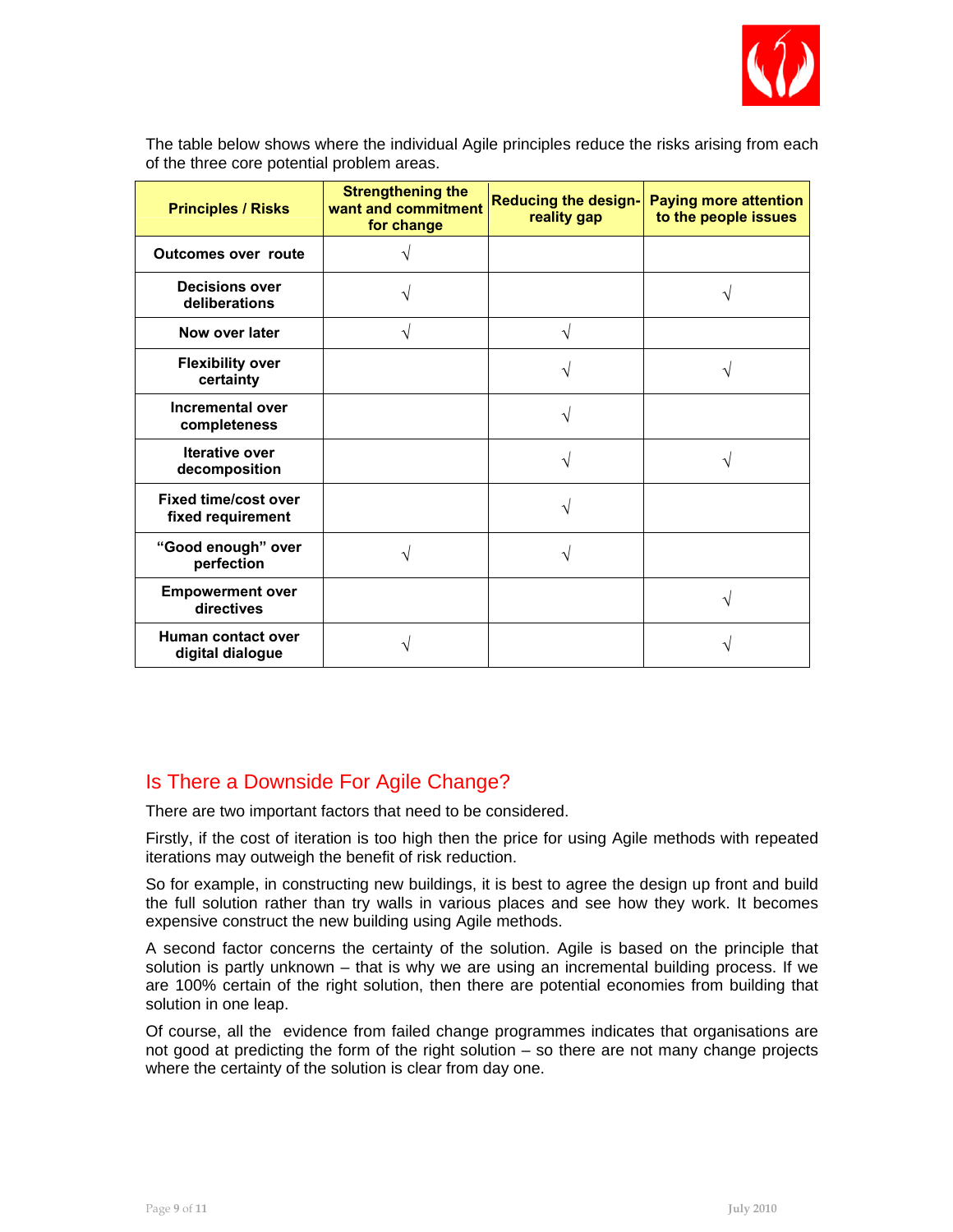



**Certainty of the solution** 

But overall, Agile is most effective in the bottom left quadrant of this picture – low cost of iteration and low certainty of the form of the best solution.

### **Conclusions**

The primary driver for using Agile methods in managing change is to reduce the risks and increase the probability of achieving the required outcomes and realising benefits.

Agile methods have an impact on risks associated with not enough evident want and commitment for change, and not enough attention to the people issues. But the strongest impact of Agile in reducing risks relates to risks associated with too big a design-reality gap.

Agile methods will increase the likelihood of achieving workable solutions and of delivering real benefits – avoiding wasted effort on change investment.